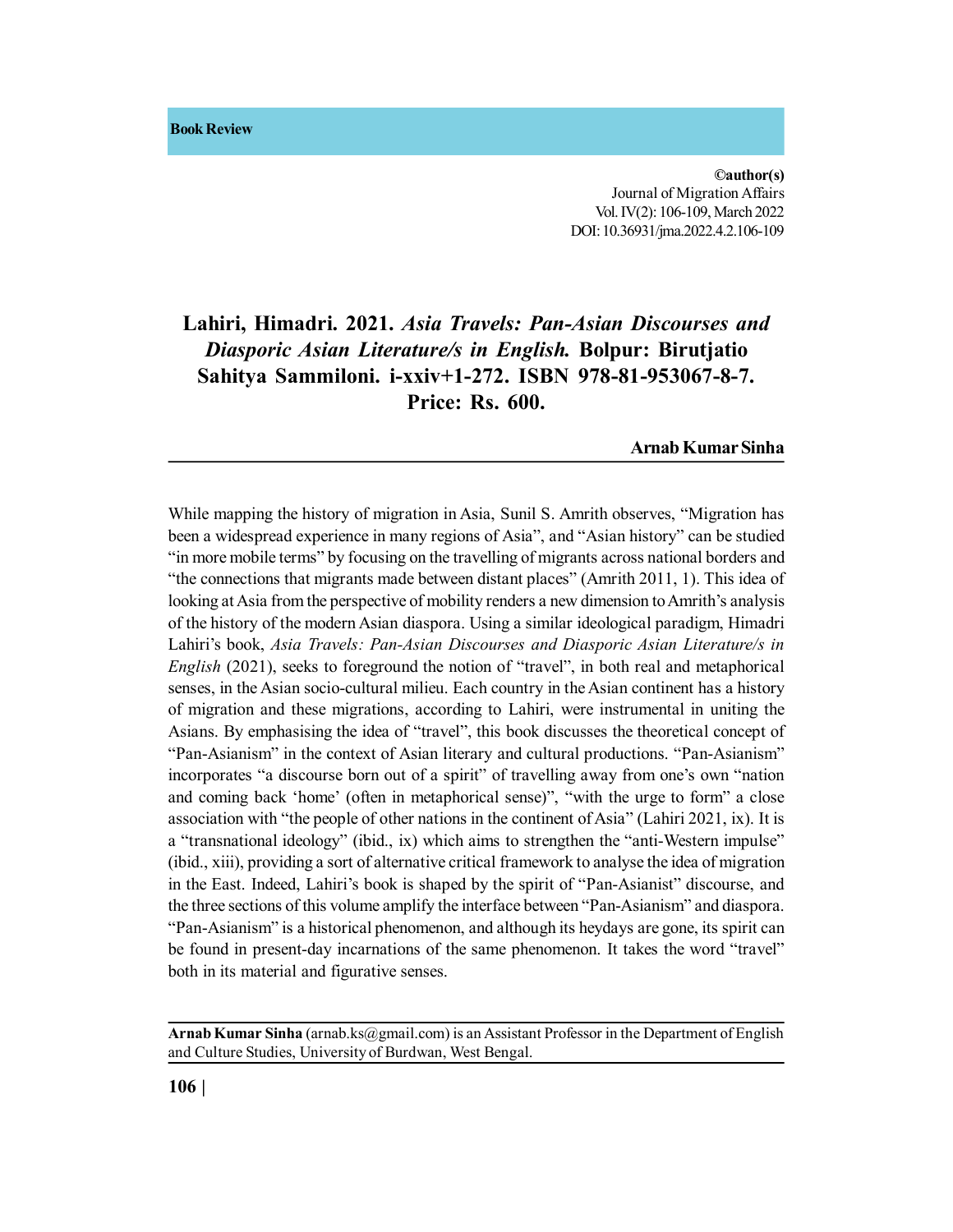## **Book Review**

In the "Introduction" of his book, Lahiri refers to some Asian intellectuals, Sun Yat-sen, Okakura Tenshin, Rabindranath Tagore and other important Asian activists, who attempted to define the idea of "Pan-Asianism". These activists, as Lahiri explains, formulated various theoretical ideas of "Pan-Asianism" based on the cultural, political, geographical and sociological frameworks. Though these theoretical ideas, in some cases, seemed to be truly representative of "multicultural Asia" (ibid., x), in the case of Tehsin's thesis, the "superiority of Japan" (ibid., xi) was embedded in the discourse. In the context of building a "Pan-Asian" consciousness, Lahiri argues that collaborative academic/literary activities can play a vital role in integrating the intellectual minds of the Asian continent, contributing to the idea of a transnational Asian network. This aspect has been effectively explained by Lahiri in the first chapter of the book "Pan-Asianism and Its Prospects: Through the Cultural Lens". Lahiri believes that "Literary-cultural anthologies could provide a platform for" discussions on multiple issues related to the rich variety of literary productions in Asia (ibid., 6). Citing the titles of various anthologies that have been published to promote Asian unity, Lahiri emphasises the need to work on such projects that invariably will generate a practical model of "Pan-Asianism". The chapters included in the first section of this volume discuss the critical frameworks of "Pan-Asianism" and the possibilities of achieving a true Pan-Asianic spirit. This section titled "From Home to the World: Pan-Asianism and Diaspora" rightly addresses the problems and prospects of the Pan-Asianist discourse in Tagore's literary writings (Chapter Two), Asian American literature (Chapter Three) and the aesthetics of border crossing (Chapter Four). In the fourth chapter of the first section, Lahiri explains the idea of "academic activism" (ibid., 59) by referring to the literary narratives of some specific Asian writers who have sought to represent new possibilities of mapping the Asian diasporic imaginary.

The second section of the book, titled "Shadows in the Nations: Diasporic Perspectives", contains four chapters and each chapter in this section deals with the diasporic literary texts produced from different nations of Asia. This section, in fact, casts the shadows on the possibilities of "Pan-Asianism" in the sense that the nations themselves cannot keep up their unity (they get fragmented), not to speak of continental unity. Lahiri's main thrust in this section is on the idea of imagining the nation space which assumes various dimensions depending on the context of a diasporic subject. The condition of Japanese American internment experience has been narrativised by Japanese American authors, and Lahiri explains the significance of the "ideological positions" (ibid., 80) of two such writers, Monica Sone and Hisaye Yamamoto, in the first chapter of this section. In the second chapter, Lahiri appropriately exemplifies the ideological framework of "Pan-Asianism" by establishing a curious link between the diasporic perspectives of two writers of the Indian subcontinent, Ranbir Sidhu and Bapsi Sidhwa. Sidhu's "Border Songs" and Sidhwa's *Ice-Candy Man* deal with the issue of the Partition of India through the imaginative lens of "the insane and the innocent" (Lahiri 2021, 98). The Pan-Asian consciousness is suitably explained in the discussion on these two literary narratives. Lahiri's effort to locate and critically study the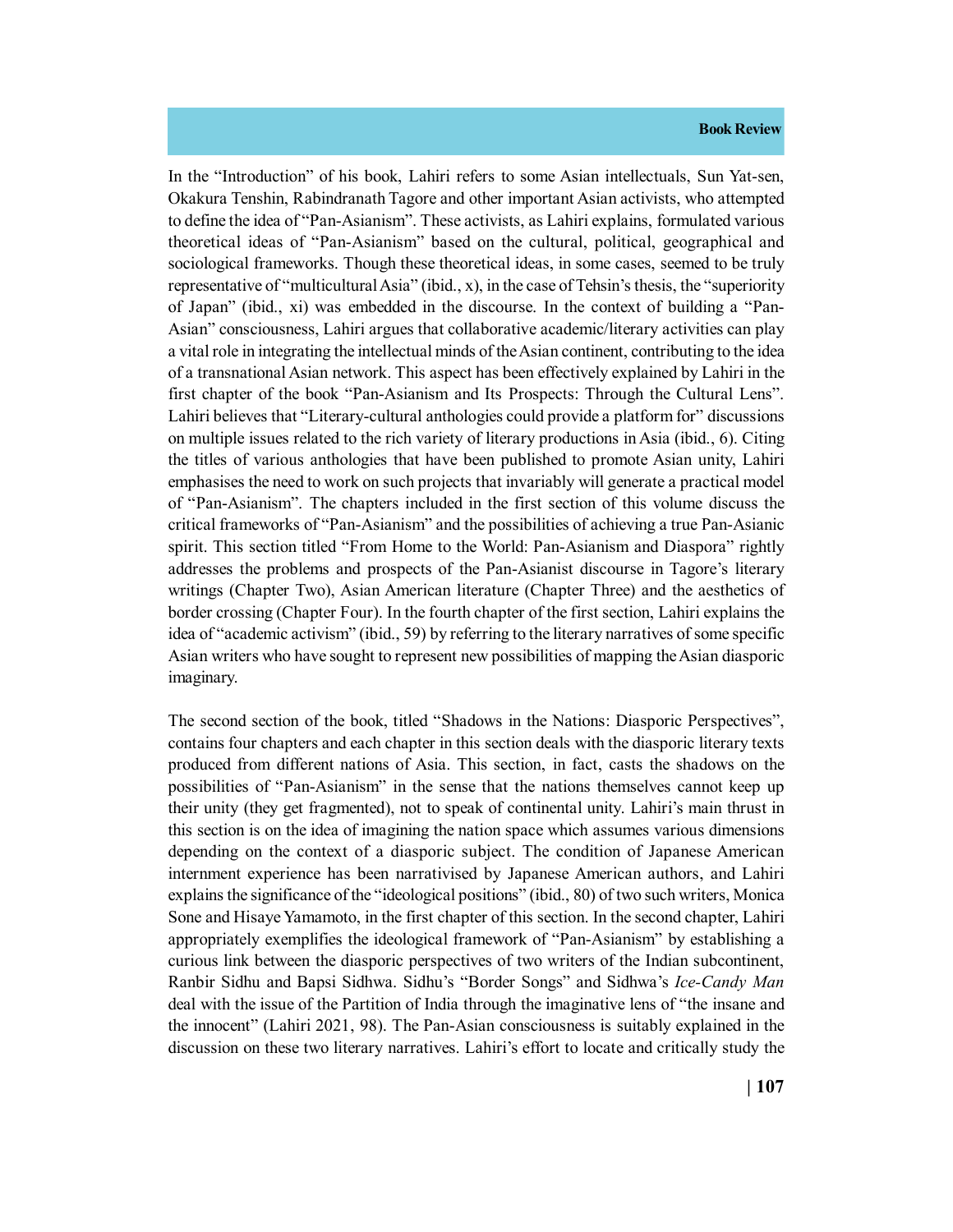## **Journal of Migration Affairs**

diasporic literature from the Himalayan region is commendable. The last essay in this section attempts to study the cultural distinctions of the Tibetan and Nepalese diaspora. Both these diasporas are geopolitically connected to the Himalayan region. However, the national moorings of these diasporas are different, and Lahiri, quite succinctly, applies the Freudian notion of "mourning" to distinguish these two diasporas. Despite the subtle differences between these diasporas, the Tibetans and the Nepalese diasporic subjects are bound to the idea of Pan-Himalayan identity, and Namita Gokhale (2018) has adequately discussed this aspect in her edited anthology, *The Himalayan Arc: Journeys East of South-east*. Gokhale refers to the Himalayan arc region and asserts that "the entire sweep of mountains has a shared cultural context" which is evidently "manifest in worship, food, habits, cuisines, musical traditions, and folklore…" (Gokhale 2018, Kindle Location 72 of 4639). This comment amplifies the presence of Pan-Himalayan identity which is a miniaturist version of "Pan-Asianism". In fact, Lahiri's essay draws attention to this new identity formation as well as it also shows the discordant notes in this identity.

"Settling Down in the Diaspora" is the title of the third section of this volume. Three essays in this section seek to foreground the evolution of human relationships in the context of various Asian diasporic literary texts. Amy Tan, Maxine Hong Kingston, Bharati Mukherjee and Jhumpa Lahiri are the Asian American writers who have been discussed in these essays. Lahiri specifically focuses on the Asian American immigrant experience to explore the affective aspects of adapting to the American socio-cultural matrix. Interestingly, in this section too, the underlying idea of "Pan-Asianism" is the binding phenomenon. Literary narratives based on Chinese and Indian American immigrant experiences contain some similar traits which reflect the anxieties and aspirations of the Asian communities desiring to settle in America. Lahiri successfully projects this phenomenon in the third section of his book. In the concluding chapter of this volume, Lahiri reiterates the significance of engaging with "pan-Asian philosophy" particularly in the contemporary scenario when collaborative academic activities and research ventures can unite the Asians to actualise "textual activism" (Lahiri 2021, 195). Beyond the main text of Lahiri's book, the appendices present five book reviews which were written by the author at different points of time and published in different journals. Reprints of these book reviews are contextual to the conceptual framework of this volume as they are thematically connected to the Pan-Asianist discourse. The texts chosen for book reviews are reflective of the spirit of "multicultural Asia", building connections beyond national borders and forging transnational networks within Asia.

Though Lahiri's book convincingly argues the need for establishing a Pan-Asianist cultural discourse, some critics believe that Asia cannot be imagined in a singular and unified manner. Amitav Acharya's article "Asia Is Not One" interrogates the idea of Asia, arguing that "there is no singular idea of Asia", and in spite of the efforts made by the political and social thinkers, Asia remains an "essentially contested, notion" (Acharya 2010, 1001). He refers to the four major "contested visions" within Asia: "*imperialist Asia*", "*nationalist Asia*",